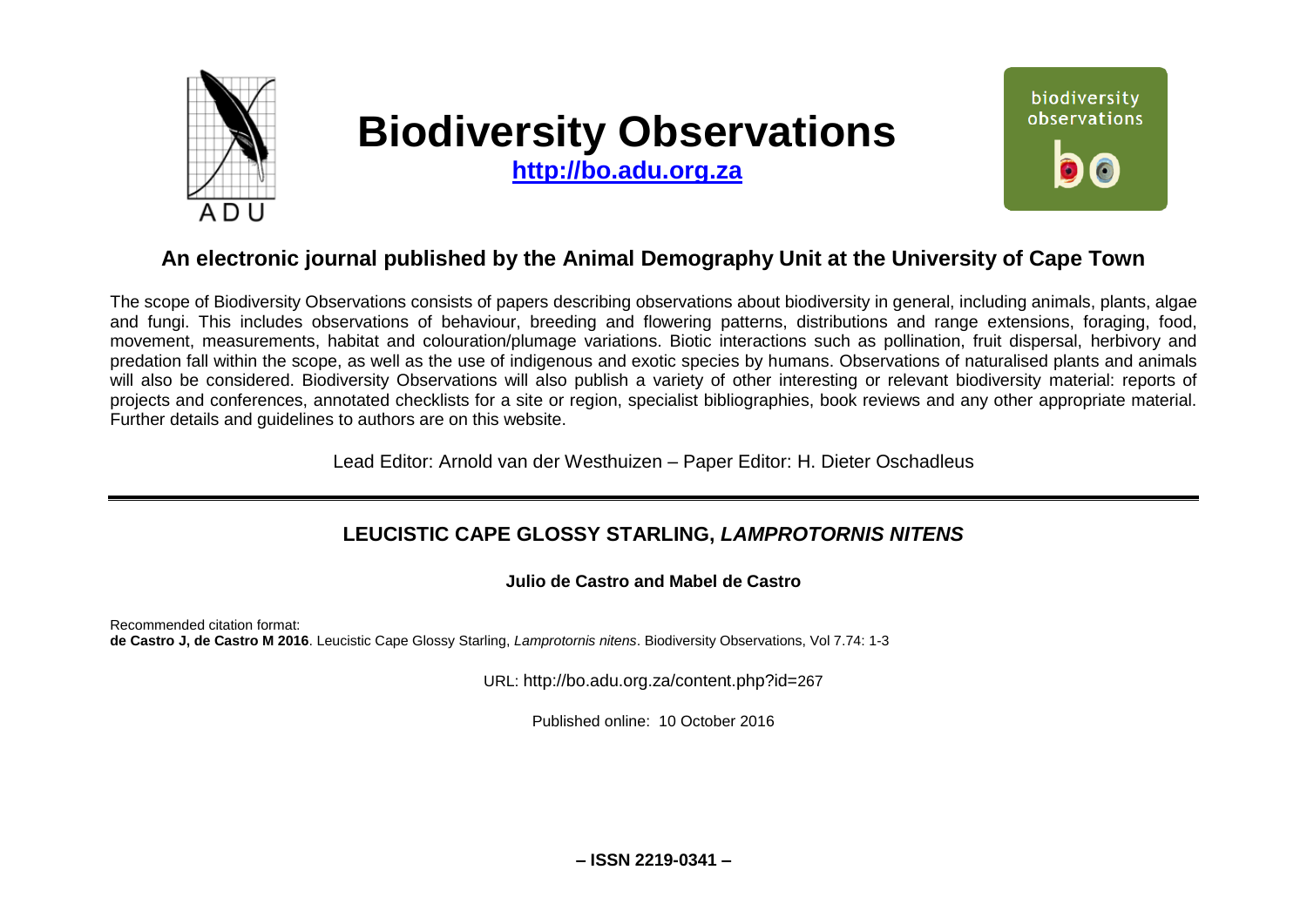

### **AVIAN PLUMAGE**

## **LEUCISTIC CAPE GLOSSY STARLING,**  *LAMPROTORNIS NITENS*

*Julio de Castro\* and Mabel de Castro*

34 Hedsor Drive, Harare, Zimbabwe

*\**Corresponding author: juliojdecastro@gmail.com

#### **Introduction**

Animal coloration can deviate from the standard, from complete melanism to albinism. There are also intermediate forms and leucism (leukism) is one of them. Leucism is defined as a phenotype resulting from blemishes in pigment cell differentiation during development with the consequence that the entire animal or patches of its body being white as they lack the cells capable of making pigment (Sibley, 2011).

Leucism causing animals to appear "blotchy" is the most common observation. A number of bird species have been seen showing various degrees of leucism in the UK and elsewhere (British Trust for Ornithology, no date) including Blackbird (*Turdus merula*), Jackdaw (*Corvus monedula*), House sparrow (*Passer domesticus*), Chaffinch (*Fringilla coelebs*) and Starling (*Sturnus vulgaris*) among others.

Several accounts also exist of leucistic birds in southern Africa. Benadie (2007) considers the phenomenon fairly common and mentions examples in Blue Crane (*Anthropoides paradiseus*) to Cape Sugarbird (*Promerops cafer*) and Natal Spurfowl (*Pternistes natalensis*). Conversely, Little (2014) believes leucism to be rare in birds but observed five different species in a short period. These were: African Stonechat (*Saxicola torquatus*), Fiscal Flycatcher

(*Sigelus silens*), Magpie Shrike (*Corvinella melanoleuca*), Spotted Eagle-Owl (*Bubo africanus*) and Ludwig's Bustard (*Neotis* l*udwigii*). He also reported the finding of a blotchy Cape Glossy Starling (*Lamprotornis nitens*) in the Kalahari.



**Figure 1** - A frontal view showing the bright orange-yellow eyes.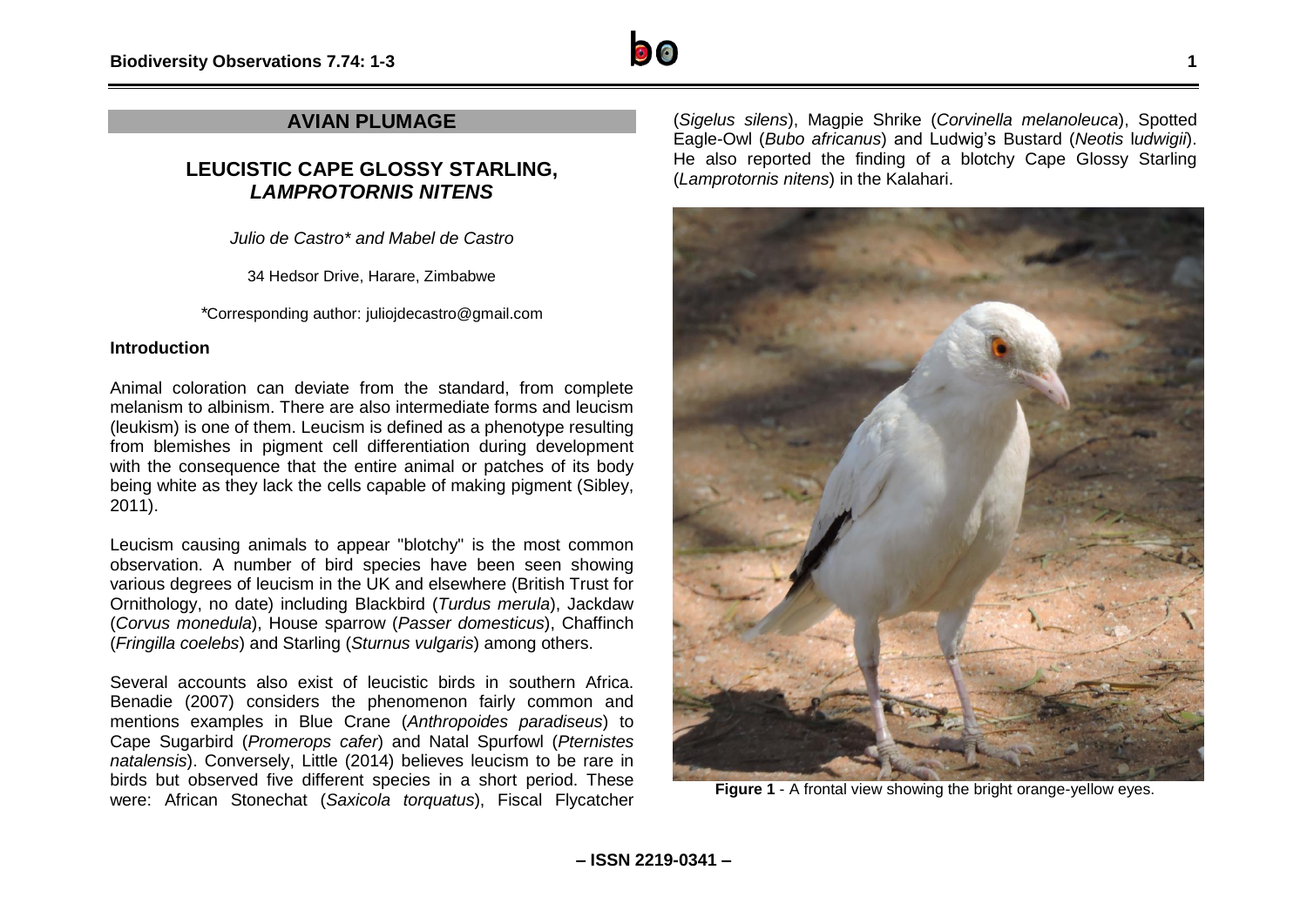



**Figure 2** - A ventral view showing the colour of its plumage, beak and legs.

#### **Sighting of leucistic Cape Glossy Starling**

An almost totally leucistic Cape Glossy Starling was observed by the authors (Fig. 1-3), also in the Kalahari, more precisely at the Twee Rivieren Rest Camp in the Kgalagadi Transfrontier Park, South Africa. The bird, among other members of the flock, was present around No. 10 bungalow and it was quite tolerant to humans. The first sighting took place on 24 September 2016 and we saw it again on 25 September, the day we left. It appears to be resident there.

The bird was of a dirty white colour overall with the exception of its primaries that were dark blue. Its bill and legs were pinkish and the

eyes were the normal bright orange-yellow colour (Roberts, 2012- 2013). Its behaviour and call did not differ from other normally coloured starlings of the same species present in the area and the bird was accepted by other members of the flock.

As the bird appeared strong, it would be interesting to follow its life to determine if it is able to pass on its leucistic characteristics to future progenies in the area.



**Figure 3** - The leucistic form and a normal Cape Glossy starling for comparison.